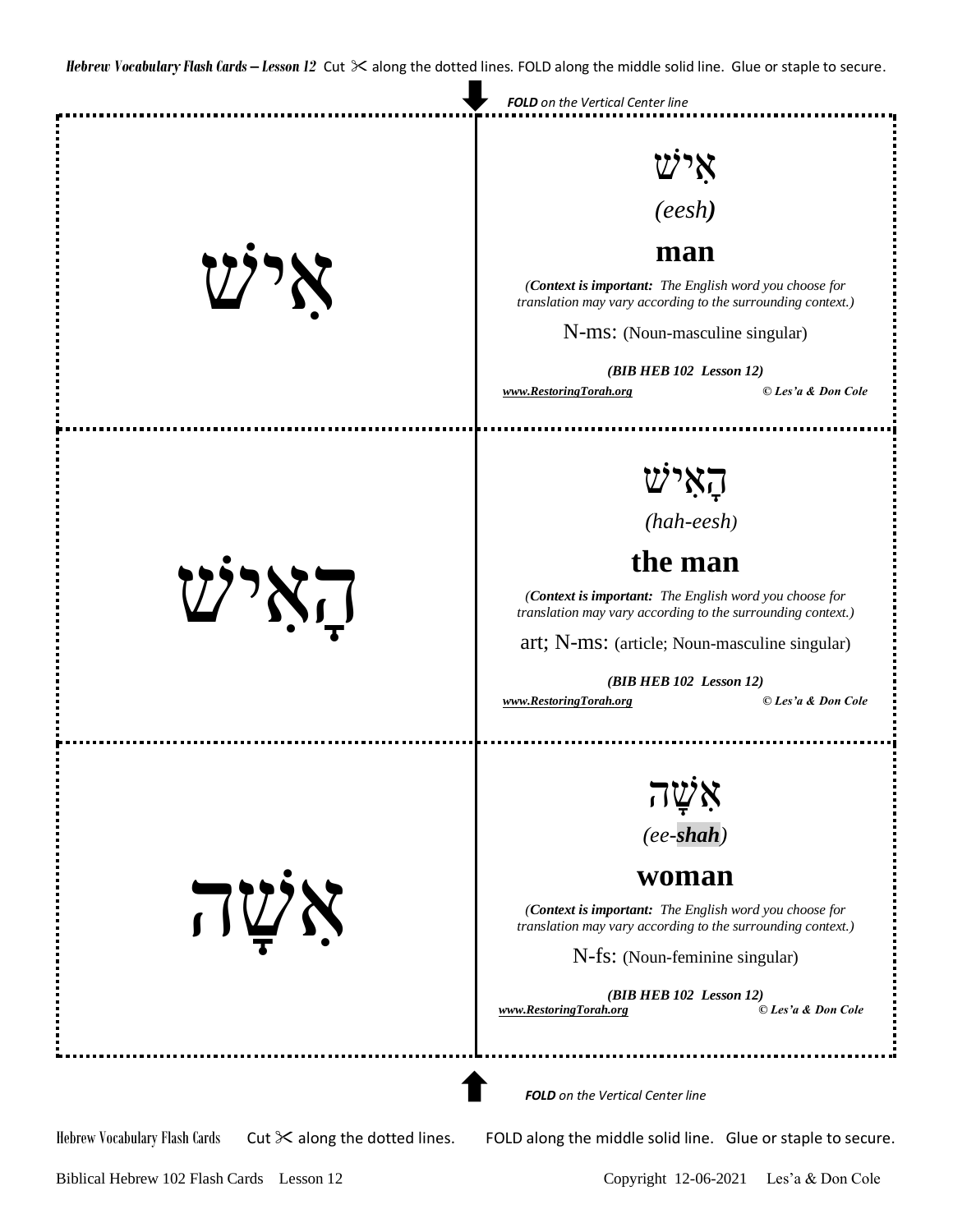

Biblical Hebrew 102 Flash Cards Lesson 12 Copyright 12-06-2021 Les'a & Don Cole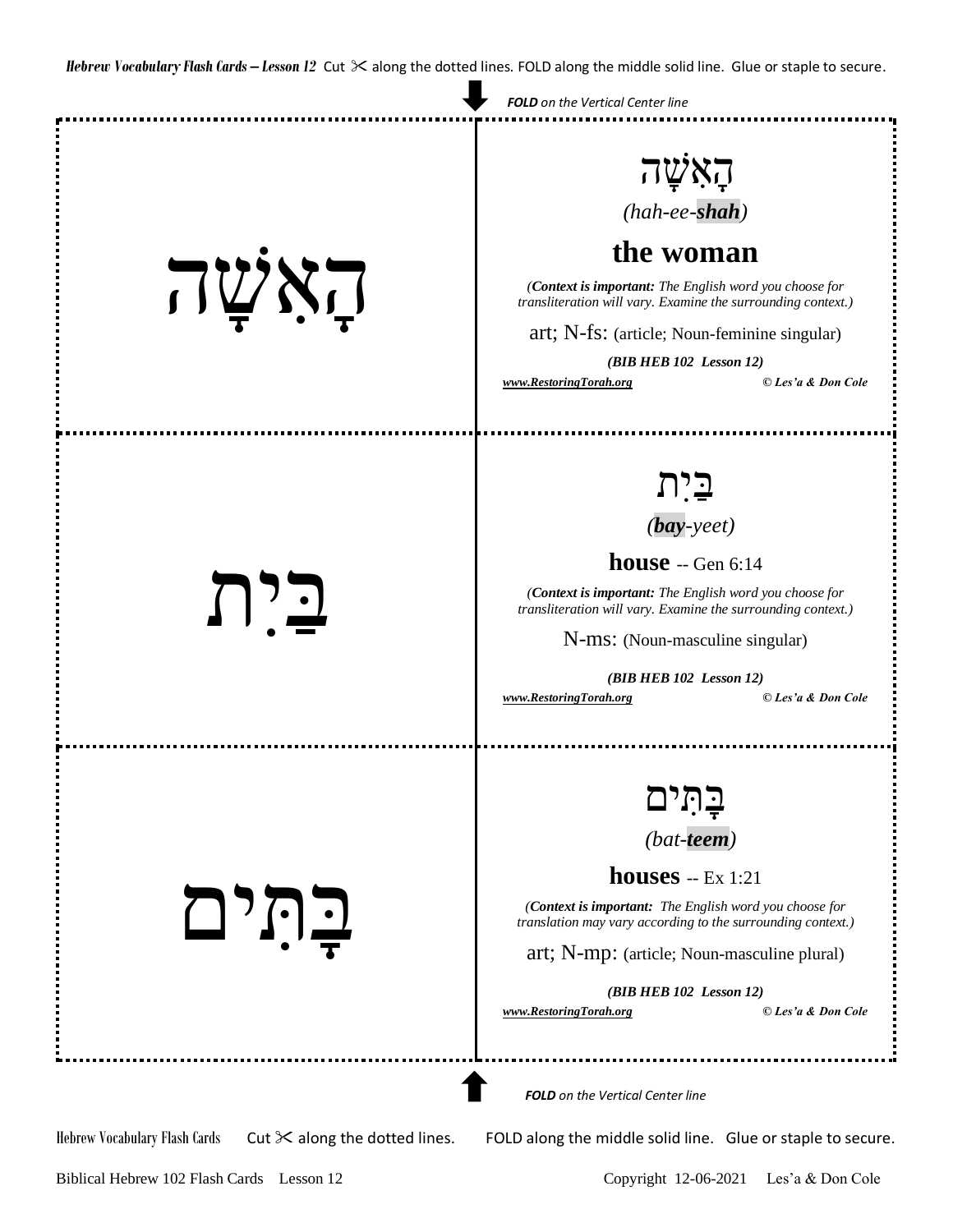|                                                                       | <b>FOLD</b> on the Vertical Center line                                                                                                                                                                                                                                                                        |
|-----------------------------------------------------------------------|----------------------------------------------------------------------------------------------------------------------------------------------------------------------------------------------------------------------------------------------------------------------------------------------------------------|
| הַבַּיִת                                                              | הַבַּיִת<br>$(hahb$ -bay-yeet)<br>the house -- Gen 19:4<br>(Context is important: The English word you choose for<br>translation may vary according to the surrounding context.)<br>art; N-ms: (article; Noun-masculine singular)<br>$(BIB HEB 102$ Lesson 12)<br>© Les'a & Don Cole<br>www.RestoringTorah.org |
| סוּס                                                                  | סוּס<br>(soos)<br>horse<br>N-ms: (Noun-masculine singular)<br>$(BIB HEB 102$ Lesson 12)<br>© Les'a & Don Cole<br>www.RestoringTorah.org                                                                                                                                                                        |
| הסוסים                                                                | הסוּסִים<br>$(hahs\text{-}soo\text{-}seem)$<br>the horses<br>art; N-mp: (article; Noun-masculine plural)<br>(BIB HEB 102 Lesson 12)<br>© Les'a & Don Cole<br>www.RestoringTorah.org                                                                                                                            |
| Hebrew Vocabulary Flash Cards<br>Cut $\times$ along the dotted lines. | <b>FOLD</b> on the Vertical Center line<br>FOLD along the middle solid line. Glue or staple to secure.                                                                                                                                                                                                         |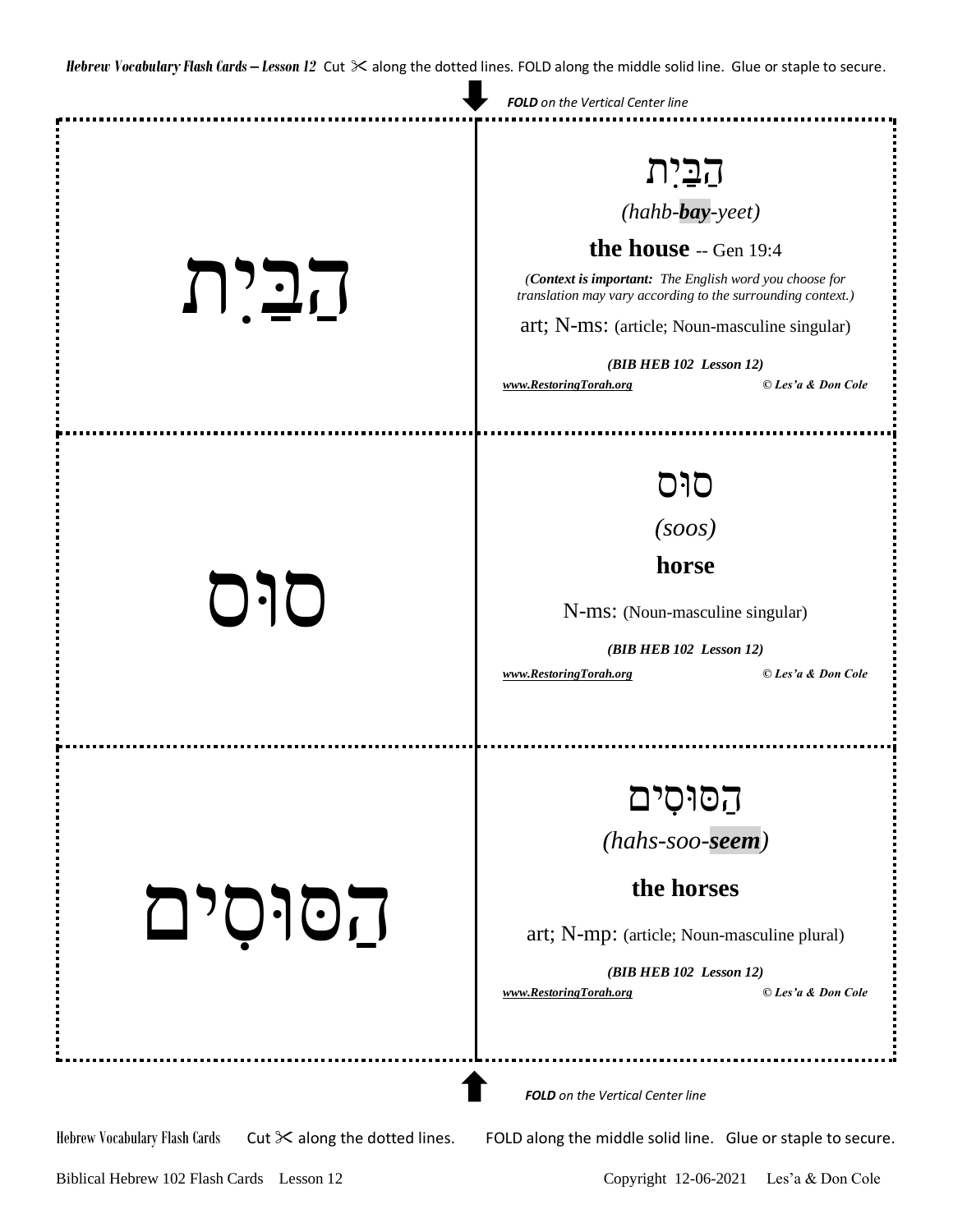

Hebrew Vocabulary Flash Cards Cut  $\geq$  along the dotted lines. FOLD along the middle solid line. Glue or staple to secure.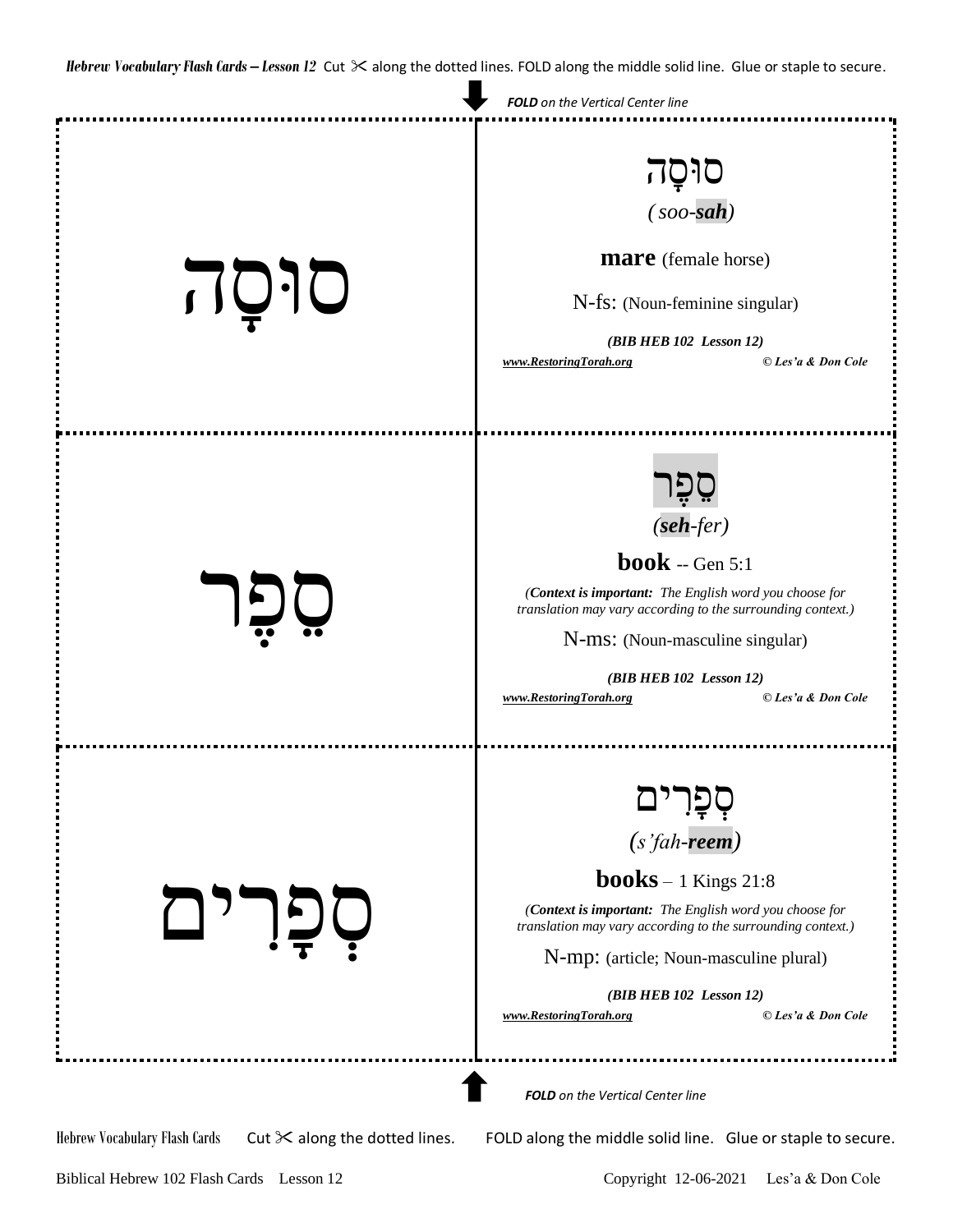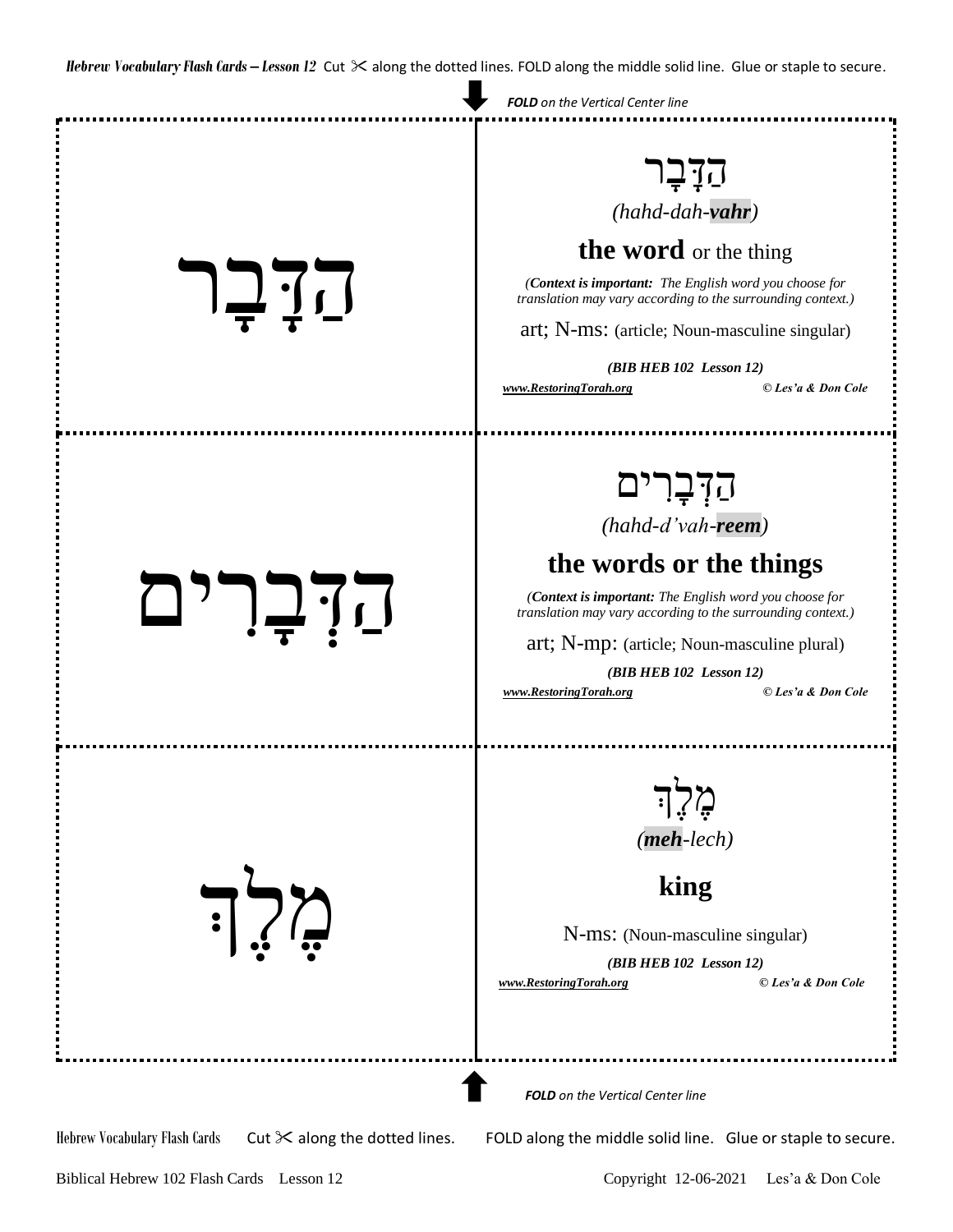